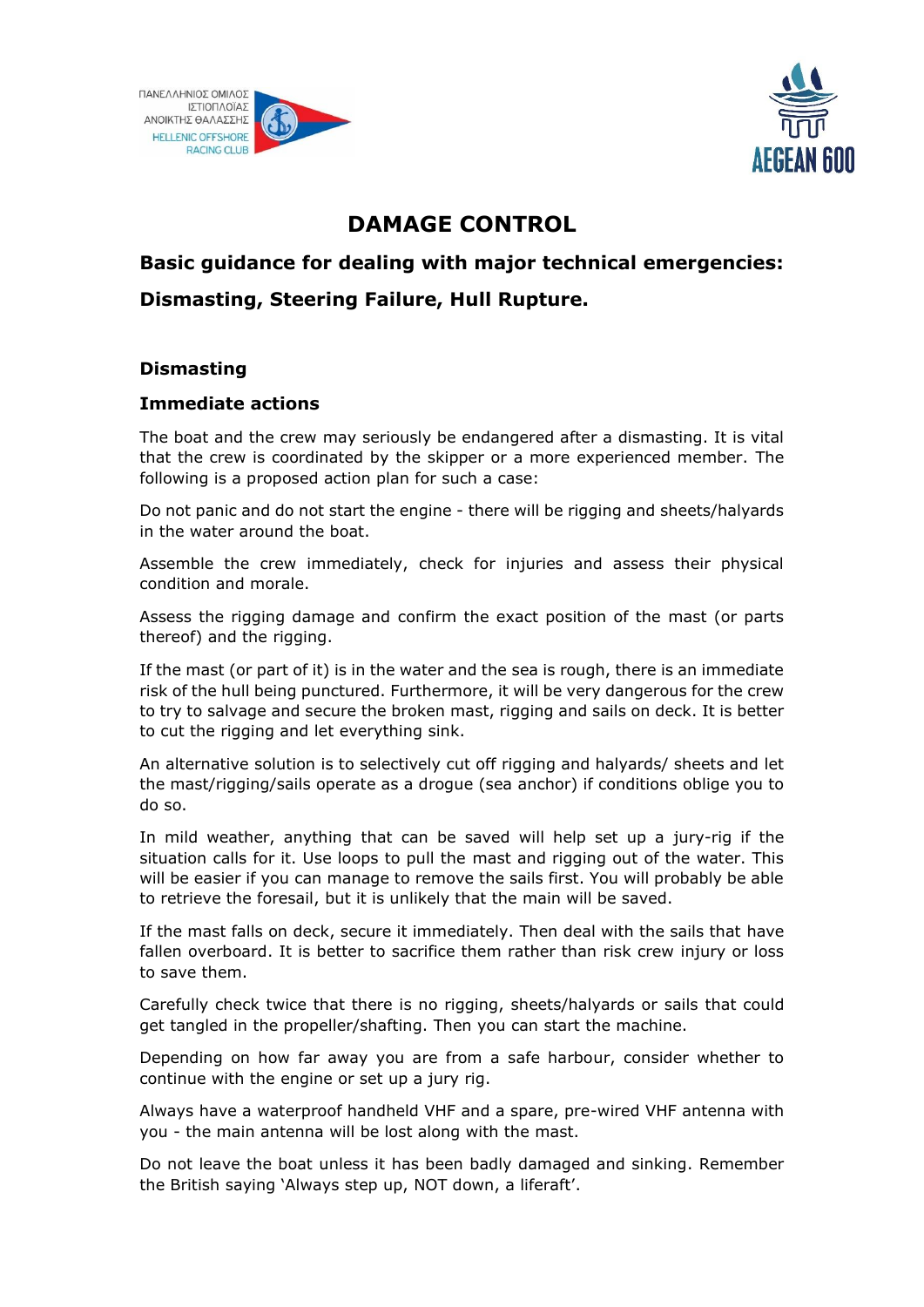### **Saving the rigging**

On most modern sailboats, in almost every case of rigging failure, the mast is doomed. Sometimes, however, quick reactions can temporarily save the situation, until some repair action is attempted.

As soon as you notice any damage to the rigging, normally on the windward side, immediately tack or gybe to reverse the rigging loads. If you are sailing to windward, simply heave-to: the boat will stop, rig loads will be reversed, wave impact loads will be reduced and rig oscillations will be minimised.

If conditions are mild and permit so, continue sailing. Sailing will reduce rolling and transfer of loads to the side of the rigging that has been compromised.

If the backstay fails, do not release the mainsheet under any circumstances. The leach tension of the main will keep the mast in place indefinitely. Further support will be ensured by careful tightening of the boomvang. A spare halyard can easily serve as a temporary backstay. A spare halyard or the topping lift can also be used as an internal forestay.

If you continue sailing, alter course as required in order to reduce wave impact forces.

It is needless to point out that all crew will have to be positioned as far as possible out of harm's way.

If, finally, the rigging starts collapsing, try to steer so that the mast falls into the sea.

#### **Causes of dismasting**

Most cases are due to terminal failures. Standard stainless steel wires or rods rarely break. Their sensitive point is the hardened tightening and crevasse corrosionprone area of the terminal.

Many terminals also fail due to poor alignment. Make sure you have links that allow free alignment on all axes.

If the mast itself fails first, then this will be due to material fatigue that originates from the so-called 'panting', i.e. the oscillation of its central part due to insufficient support and/or poor rigging adjustment. If you notice this on your boat after rigging adjustments have been fully optimised, consider installing check stays.

#### **Necessary tools and equipment for longer voyages**

Any skipper sailing offshore should ensure that suitable equipment is onboard should such a critical situation need to be dealt with:

Complete toolbox covering all types of fasteners (bolts) and fittings

Sailor's knives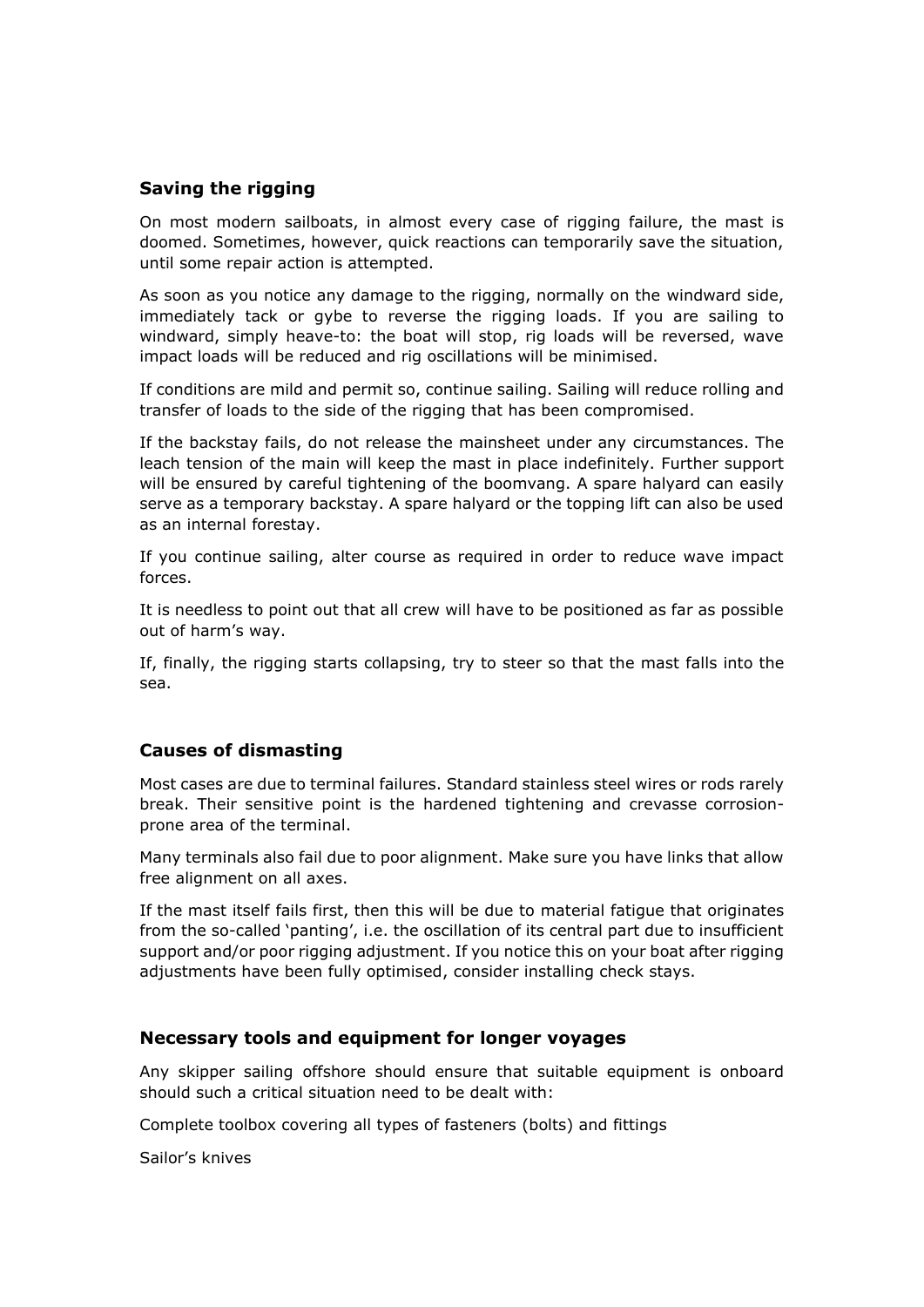Special type stainless steel cable cutter

Hacksaws with spare blades suitable for stainless steel

Large adjustable wrench and piece of pipe that can serve as a lever around the handle

Hammer

Marlinspike

Collection of shackles

Long ropes (preferably made of modern, low stretch fibers)

At least one rope 1.5 times as long as the longest stay and of suitable diameter/ tensile strength.

Long bolts with nuts and washers of suitable sizes for rigging fittings

Sheet metal screws

Clamps

Wire

Fabric adhesive tape (e.g. Silvertape)

Rivetter / rivets

Additional blocks

Terminal screws with jaws & jaw type terminal fittings (e.g. NORSEMAN)

#### **Hull Rupture**

In case of a large hull puncture, it is proposed to attempt plugging of the opening from the outside by using a sail bag held in place with a sail strapped around the hull and winched tight (see sketch), subject obviously to weather conditions and crew capacity. This is an efficient method as access and ways to reduce/control serious water ingress from the inside of the boat are usually limited.



**Steering Failure**